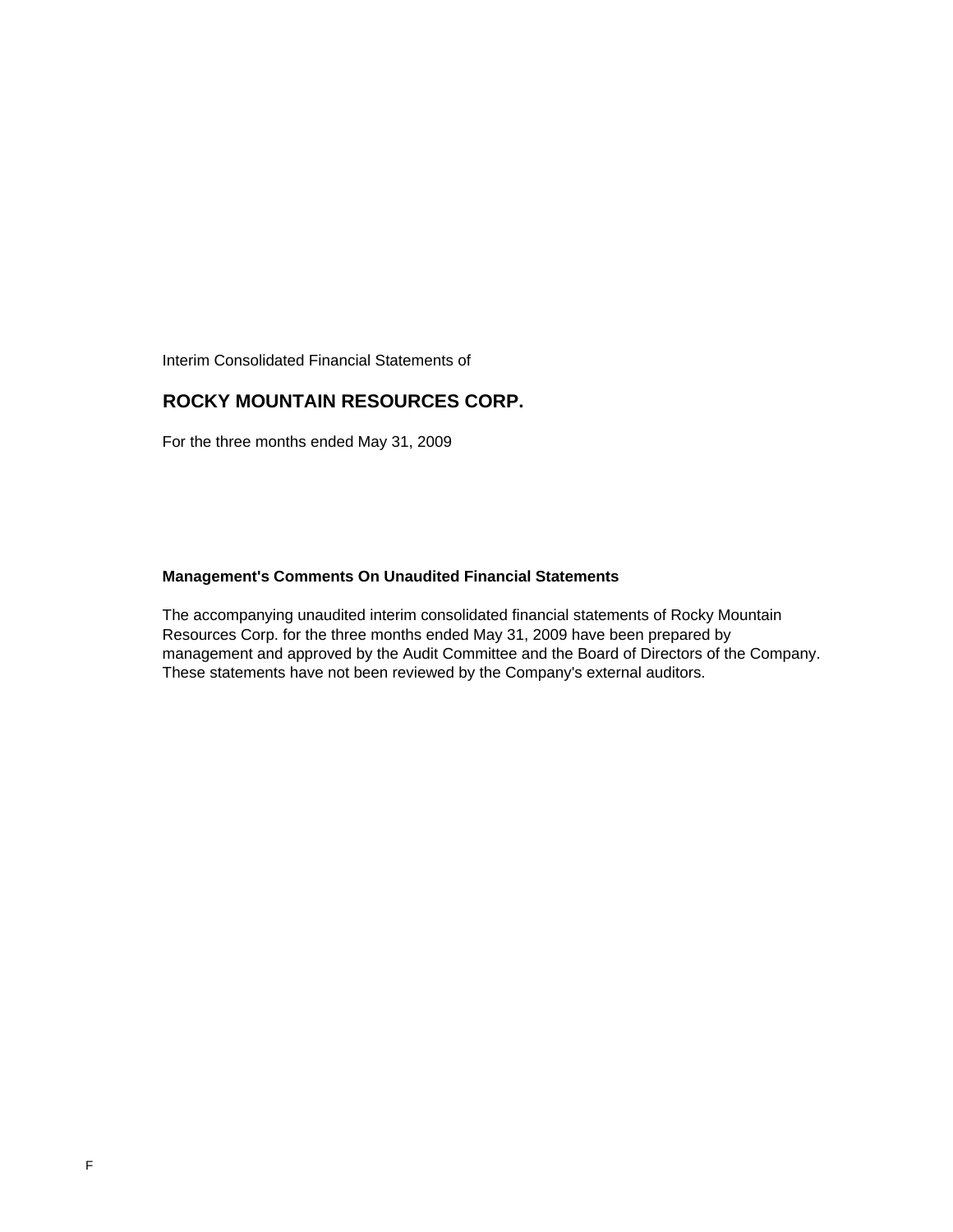# Rocky Mountain Resources Corp.

Consolidated Balance Sheets *(Unaudited - Prepared by Management)*

|                                          | May 31<br>2009  | February 28<br>2009 |
|------------------------------------------|-----------------|---------------------|
| <b>ASSETS</b>                            |                 |                     |
| Current assets:                          |                 |                     |
| Cash                                     | \$<br>143,003   | 231,532             |
| Amounts receivable                       | 12,653          | 9,420               |
| Prepaid expenses                         | 3,836           | 6,746               |
|                                          | 159,492         | 247,698             |
| Equipment (Note 3)                       | 50,529          | 55,674              |
| <b>Reclamation bond</b>                  | 45,528          | 53,060              |
| Mineral properties (Note 4)              | 838,210         | 757,025             |
|                                          | \$<br>1,093,759 | 1,113,457           |
| LIABILITIES AND SHAREHOLDERS' EQUITY     |                 |                     |
| <b>Current liabilities</b>               |                 |                     |
| Accounts payable and accrued liabilities | \$<br>54,953    | 219,529             |
| Shareholders' equity:                    |                 |                     |
| Share capital (Note 5)                   | 5,000,596       | 4,416,820           |
| Subscriptions received                   |                 | 240,000             |
| Contributed surplus                      | 460,030         | 436,273             |
| <b>Deficit</b>                           | (4,421,820)     | (4, 199, 165)       |
|                                          | 1,038,806       | 893,928             |
|                                          | \$<br>1,093,759 | 1,113,457           |

See accompanying notes to consolidated financial statements.

Approved on behalf of the Board:

**Signed: "Brian J. McAlister"** Director

**Signed: "Brian E. Bayley"** Director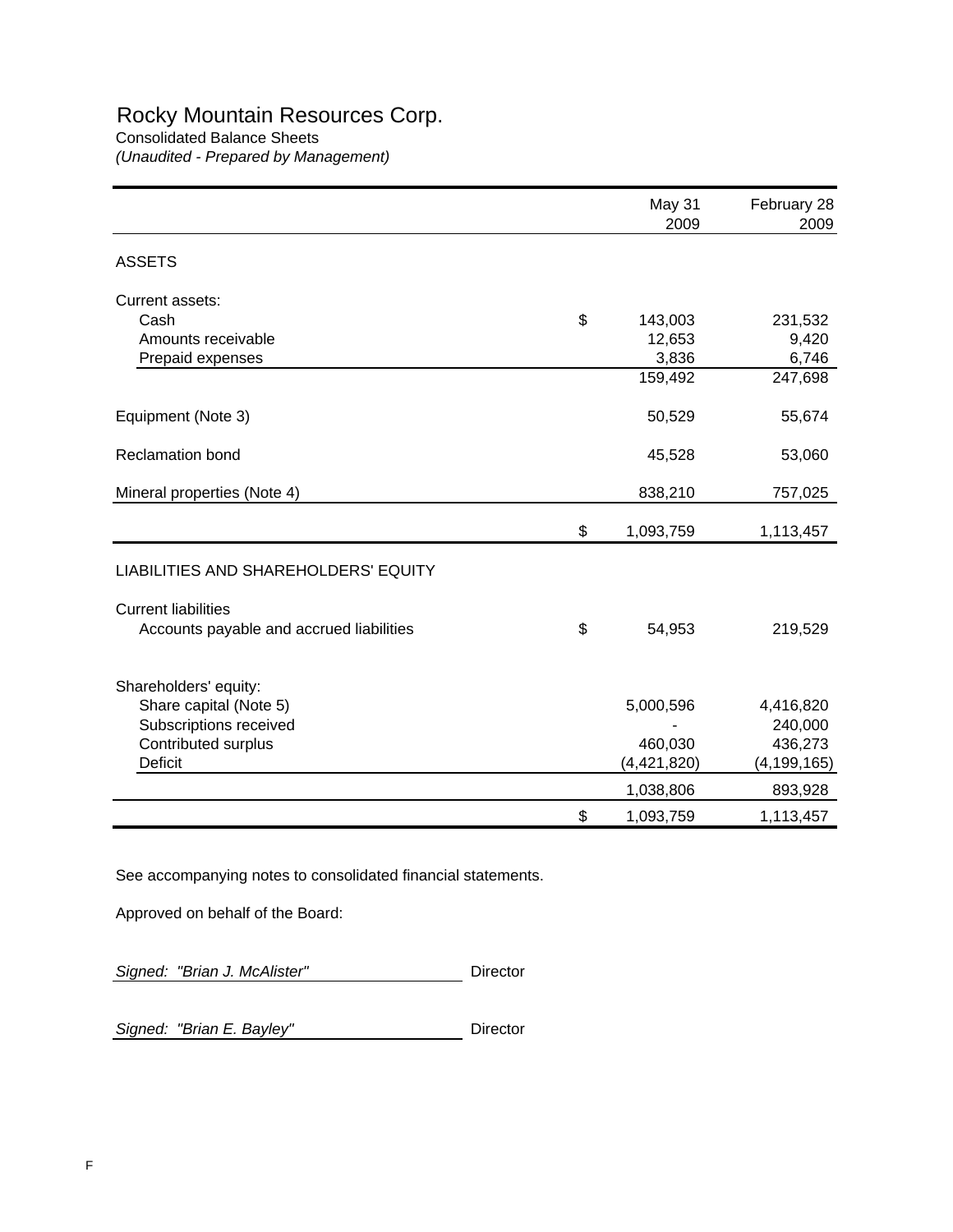## Rocky Mountain Resources Corp.

Consolidated Statements of Operations and Deficit

*(Unaudited - Prepared by Management)*

|                                                |    | Three months ended |            |
|------------------------------------------------|----|--------------------|------------|
|                                                |    | May 31<br>2009     | 2008       |
| Mineral property expenditures                  | \$ | 31,729             | 238,034    |
| Expenses:                                      |    |                    |            |
| Audit and legal                                |    | 14,533             | 32,871     |
| Consulting                                     |    |                    | 2,614      |
| Depreciation                                   |    | 5,145              | 1,001      |
| Insurance                                      |    |                    | 1,927      |
| Transfer agent, listing and filing fees        |    | 6,499              | 11,527     |
| Office and sundry                              |    | 6,472              | 9,427      |
| Office facilities and administrative services  |    | 19,625             | 13,055     |
| Salaries and benefits                          |    | 97,352             | 144,113    |
| Shareholder information                        |    | 1,267              | 2,032      |
| Stock-based compensation                       |    | 23,757             | 29,000     |
| <b>Travel</b>                                  |    | 4,408              | 26,294     |
|                                                |    | 179,058            | 273,861    |
| Other (income) expenses:                       |    |                    |            |
| Interest income                                |    | (133)              | (12, 791)  |
| Foreign exchange (gain) loss                   |    | 11,301             | (12, 437)  |
| Property review costs                          |    | 700                | 1,177      |
|                                                |    | 11,868             | (24, 051)  |
|                                                |    |                    |            |
| Net loss and comprehensive loss for the period |    | 222,655            | 487,844    |
| Deficit, beginning of period                   |    | 4,199,165          | 1,905,087  |
| Deficit, end of period                         | \$ | 4,421,820          | 2,392,931  |
|                                                |    |                    |            |
| Basic and diluted loss per share               | \$ | 0.01               | 0.03       |
|                                                |    |                    |            |
| Weighted average number of                     |    |                    |            |
| common shares outstanding                      |    | 15,982,809         | 14,549,950 |

See accompanying notes to consolidated financial statements.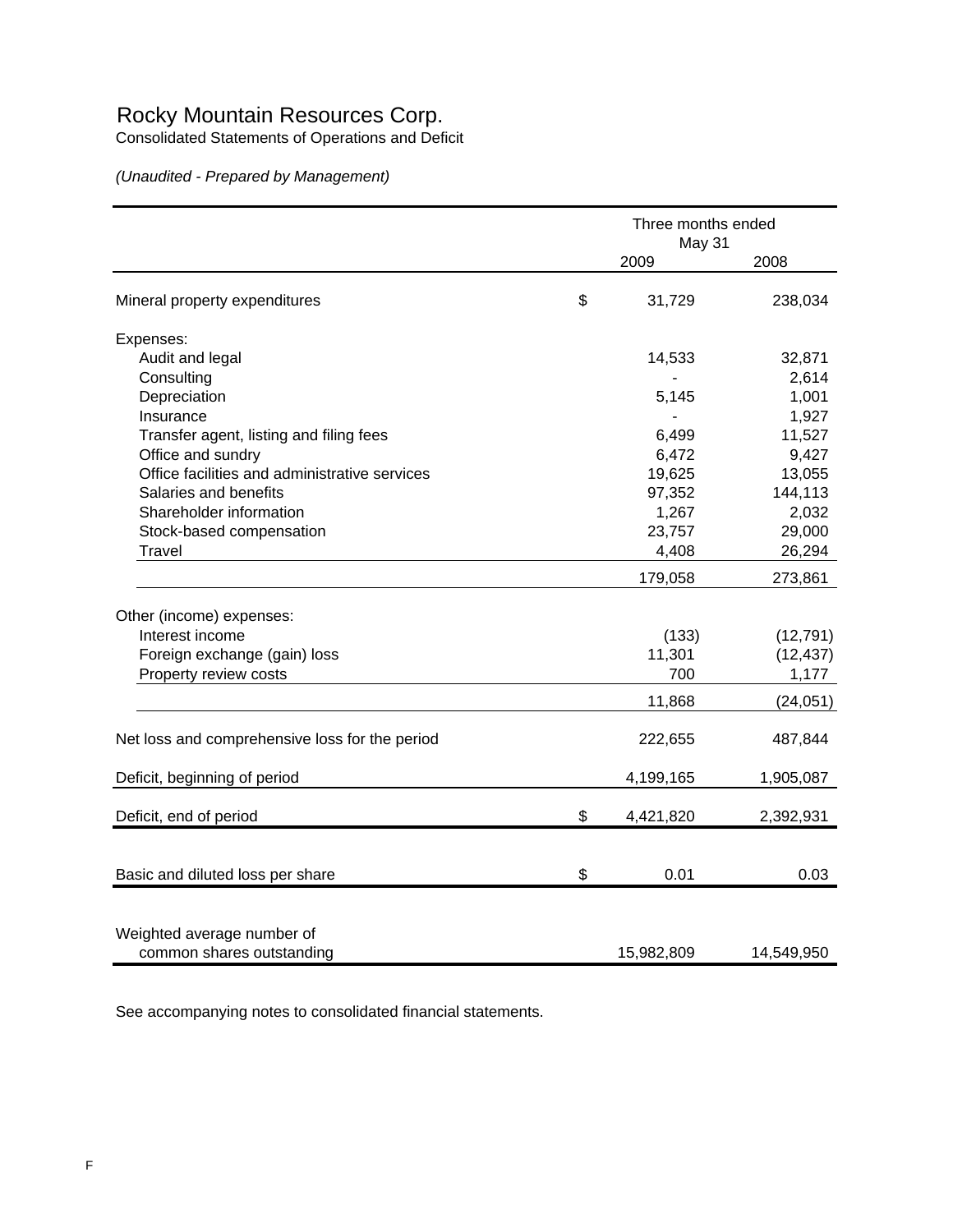## Rocky Mountain Resources Corp.

Consolidated Statements of Cash Flows

*(Unaudited - Prepared by Management)*

|                                               | Three months ended<br>May 31 |                  |                    |
|-----------------------------------------------|------------------------------|------------------|--------------------|
|                                               |                              | 2009             | 2008               |
| Cash provided by (used for):                  |                              |                  |                    |
| Operating activities:                         |                              |                  |                    |
| Loss for the period                           | \$                           | (222, 655)       | (487, 844)         |
| Items not involving cash:                     |                              |                  |                    |
| Depreciation                                  |                              | 5,145            | 1,001              |
| Stock-based compensation                      |                              | 23,757           | 29,000             |
| Changes in non-cash working capital balances: |                              |                  |                    |
| Amounts receivable                            |                              |                  |                    |
| Prepaid expenses                              |                              | (3,233)<br>2,910 | 16,808<br>(6, 452) |
|                                               |                              |                  |                    |
| Accounts payable and accrued liabilities      |                              | (170, 518)       | 157,486            |
|                                               |                              | (364, 594)       | (290, 001)         |
| Investing activities:                         |                              |                  |                    |
| <b>Reclamation bonds</b>                      |                              | 7,532            | (101)              |
| Purchase of equipment                         |                              |                  | (9,014)            |
| Mineral property expenditures                 |                              | (84, 702)        | (45,071)           |
| Mineral property recovery of costs            |                              | 3,517            |                    |
|                                               |                              |                  |                    |
|                                               |                              | (73, 653)        | (54, 186)          |
| Financing activities:                         |                              |                  |                    |
| Shares issued for cash, net of costs          |                              | 349,718          |                    |
| Decrease in cash                              |                              | (88, 529)        | (344, 187)         |
|                                               |                              |                  |                    |
| Cash, beginning of period                     |                              | 231,532          | 2,215,100          |
| Cash, end of period                           | \$                           | 143,003          | 1,870,913          |
|                                               |                              |                  |                    |
| Supplementary cash flow information:          |                              |                  |                    |
| Cash amount of payments received (made):      |                              |                  |                    |
| Interest received                             | \$                           | 133              | 12,791             |

See accompanying notes to consolidated financial statements.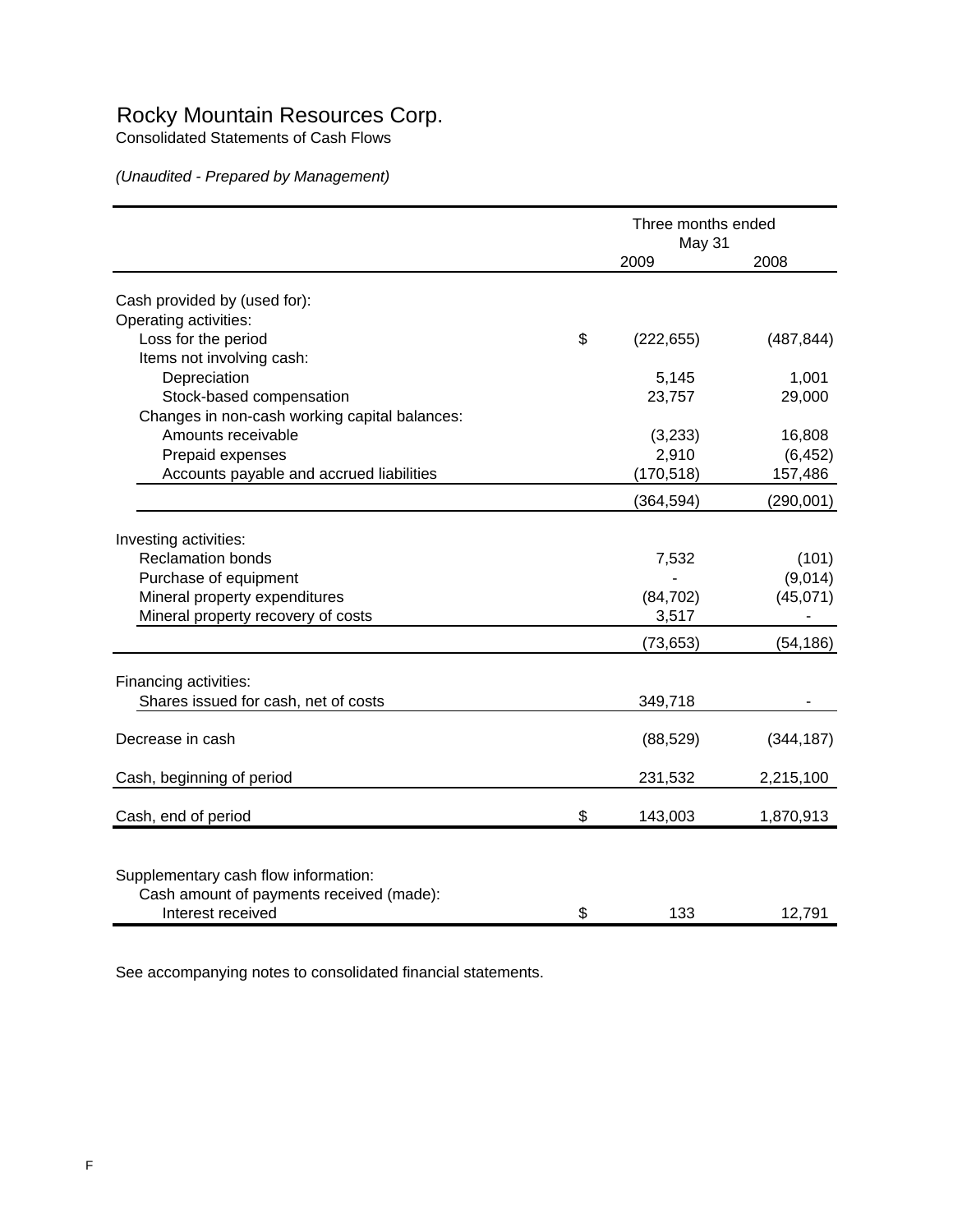l

1. Nature of operations and ability to continue as a going concern:

Rocky Mountain Resources Corp. is a public company whose shares trade on the TSX Venture Exchange ("TSX-V"). The Company is engaged principally in the acquisition, exploration and development of resource properties. The recovery of the Company's investment in resource properties and attainment of profitable operations is principally dependent upon financing being arranged by the Company to continue operations, explore and develop the resource properties and the discovery, development and sale of ore reserves. The outcome of these matters cannot presently be determined because they are contingent on future events.

These consolidated financial statements have been prepared in accordance with Canadian generally accepted accounting principles assuming the Company will continue on a goingconcern basis. The Company has incurred losses since inception and the ability of the Company to continue as a going-concern depends upon its ability to develop profitable operations and to continue to raise adequate financing. Management is actively targeting sources of additional financing which would assure continuation of the Company's operations and exploration programs. In order for the Company to meet its liabilities as they come due and to continue its operations, the Company is solely dependent upon its ability to generate such financing.

There can be no assurance that the Company will be able to continue to raise funds in which case the Company may be unable to meet its obligations. Should the Company be unable to realize on its assets and discharge its liabilities in the normal course of business, the net realizable value of its assets may be materially less than the amounts recorded on the balance sheets. The financial statements do not include adjustments to amounts and classifications of assets and liabilities that might be necessary should the Company be unable to continue operations.

The current market conditions and volatility increase the uncertainty of the Company's ability to continue as a going concern given the need to both curtail expenditures and to raise additional funds. The Company is experiencing, and has experienced, negative operating cash flows. The Company will continue to search for new or alternate sources of financing but anticipates that the current market conditions may impact the ability to source such funds.

|                 | May 31,<br>2009 | February 29,<br>2009 |
|-----------------|-----------------|----------------------|
| Working capital | 104,539         | 28,169               |
| Deficit         | (4,421,820)     | (4, 199, 165)        |

2. Basis of presentation:

These unaudited interim consolidated financial statements have been prepared in accordance with Canadian generally accepted accounting principles for interim financial statements. Accordingly, they do not include all of the information and footnotes required by generally accepted accounting principles for complete financial statements. In the opinion of management, the accompanying financial information reflects all adjustments, consisting primarily of normal and recurring adjustments considered necessary for fair presentation of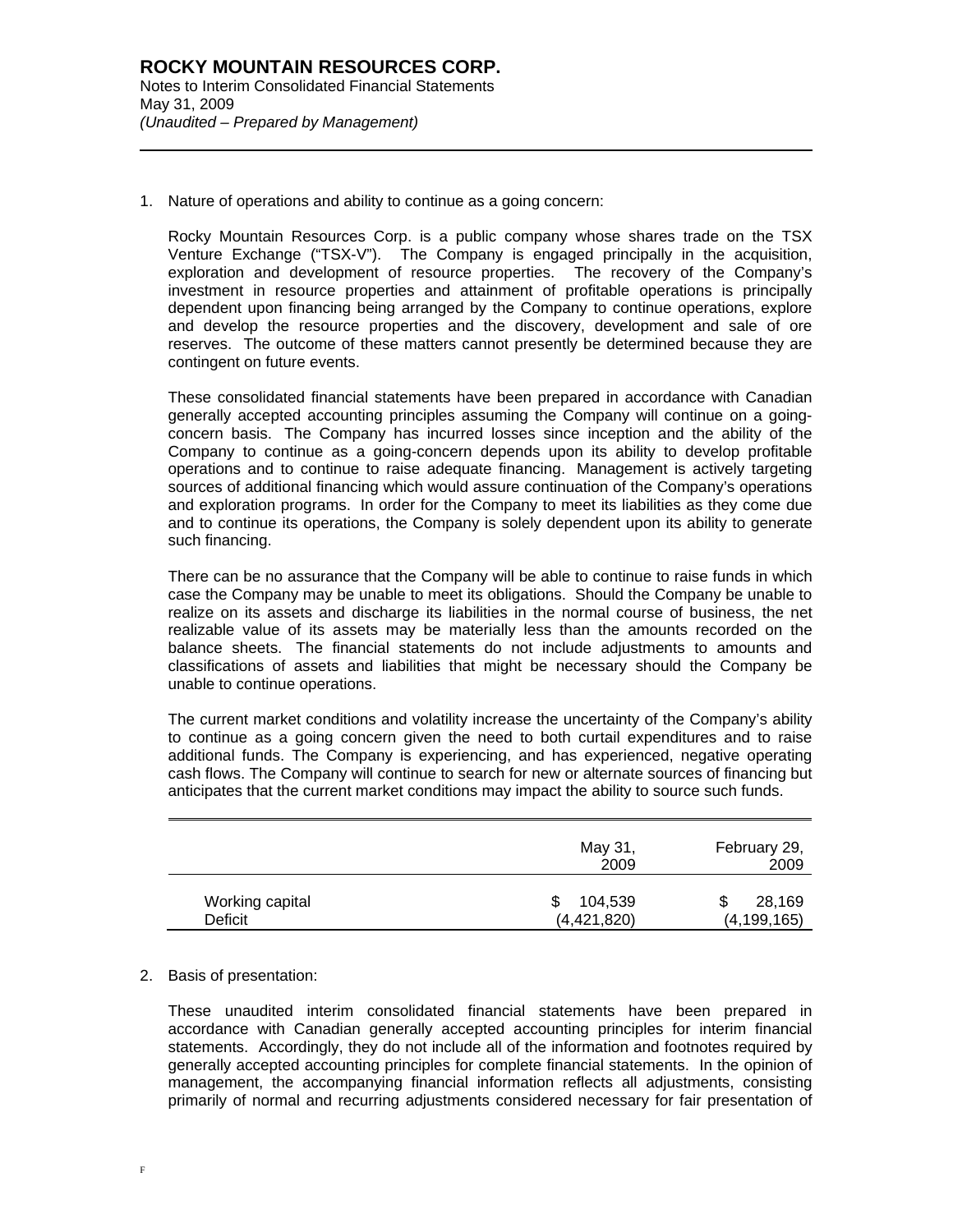the results for the interim period. Operating results for the three months ended May 31, 2009 are not necessarily indicative of the results that may be expected for the year ending February 28, 2010. These interim consolidated financial statements follow the same accounting policies as set out in Note 3 to the audited consolidated financial statements of the Company for the year ended February 29, 2009.

New Accounting Policies:

l

Adoption of New Accounting Pronouncements

CICA 3064 "Goodwill and intangible assets"

In February 2008, the CICA issued Handbook Section 3064, "Goodwill and Intangible Assets", which replaces Section 3062, "Goodwill and Intangible Assets", and Section 3450, "Research and Development Costs". Section 3064 establishes standards for the recognition, measurement and disclosure of goodwill and intangible assets. The Company does not hold any such assets at this time.

Future pronouncements

International financial reporting standards ("IFRS")

In February 2008, The Canadian Accounting Standards Board confirmed that convergence to International Financial Reporting Standards ("IFRS") will be required in Canada. The Company will be required to report using IFRS beginning March 1, 2011 for interim and annual financial statements with appropriate comparative data from the prior year. The Company has begun the process of evaluating the impact of the change to IFRS.

Business combinations, consolidated financial statements and non-controlling interest

In January 2009, the CICA issued CICA Handbook Section 1582, "Business Combinations", Section 1601, "Consolidations", and Section 1602, "Non-Controlling Interests". These sections replace the former Section 1581, "Business Combinations", and Section 1600, "Consolidated Financial Statements, and establish a new section for accounting for a noncontrolling interest in a subsidiary. Section 1582 establishes standards for the accounting for a business combination, and states that all assets and liabilities of an acquired business will be recorded at fair value. Obligations for contingent considerations and contingencies will also be recorded at fair value at the acquisition date. The standard also states that acquisition-related costs will be expensed as incurred and that restructuring charges will be expensed in the periods after the acquisition date. It provides the Canadian equivalent to IFRS 3, Business Combinations (January 2008). The section applies prospectively to business combinations for which the acquisition date is on or after the beginning of the first annual reporting period beginning on or after January 1, 2011.

Section 1601 establishes standards for the preparation of consolidated financial statements.

Section 1602 establishes standards for accounting for a non-controlling interest in a subsidiary in the preparation of consolidated financial statements subsequent to a business combination. It is equivalent to the corresponding provisions of IFRS International Accounting Standards ("IAS") 27, Consolidated and Separate Financial Statements (January 2008).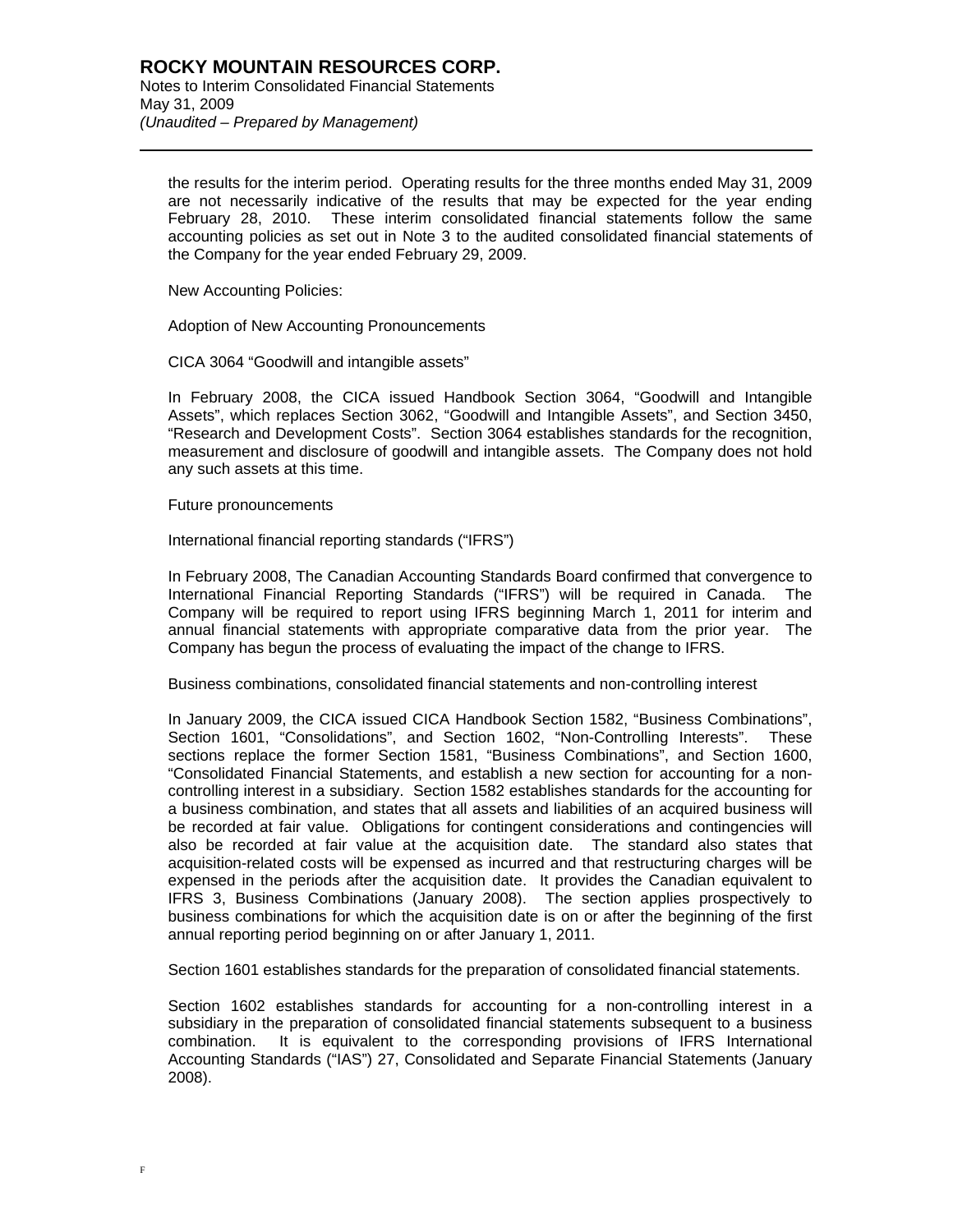Sections 1601 and 1602 apply to interim and annual consolidated financial statements relating to fiscal years beginning on or after January 1, 2011. Earlier adoption of these sections is permitted as of the beginning of a fiscal year. All three sections must be adopted concurrently. The Company is currently evaluating the impact of the adoption of these sections.

### 3. Equipment:

l

|                  | February 29,<br>2009 | Additions  | May 31,<br>2009 |
|------------------|----------------------|------------|-----------------|
| Field equipment  |                      |            |                 |
| Cost             | \$30,955             |            | \$30,955        |
| Depreciation     | (7, 446)             | (1,758)    | (9,204)         |
| Office equipment |                      |            |                 |
| Cost             | 45,771               |            | 45,771          |
| Depreciation     | (13,606)             | (3,387)    | (16,993)        |
| Total            | \$55,674             | \$(5, 145) | \$50,529        |

### 4. Mineral properties:

(a) The summary of mineral property acquisition costs is as follows:

|                             | February 29, |           | Recovery  | May 31,   |
|-----------------------------|--------------|-----------|-----------|-----------|
|                             | 2009         | Additions | of costs  | 2009      |
| Gibellini, Nevada, USA      | \$495,799    | \$84,702  | ٠         | \$580,501 |
| Paris Foothills, Idaho, USA | \$257,709    |           | ۰         | \$257,709 |
| Other Regional              | \$3,517      | ۰         | \$(3,517) | -         |
| Total                       | \$757,025    | \$84,702  | \$(3,517) | \$838,210 |

(b) The details of exploration expenditures incurred and expensed on the Company's mineral properties during the three month periods ended May 31, 2009 are as follows:

|                                  | Gibellini | Paris Foothills | Total  |
|----------------------------------|-----------|-----------------|--------|
| <b>Exploration expenditures:</b> |           |                 |        |
| Assays and analysis              | 789       |                 | 789    |
| Engineering and consulting       |           | 13,167          | 13,167 |
| Field office and supplies        | 8,884     | 3,801           | 12,685 |
| Reproduction and drafting        |           | 551             | 551    |
| Travel and accommodation         | 1,776     | 2,761           | 4,537  |
|                                  | 11,449    | 20,280          | 31,729 |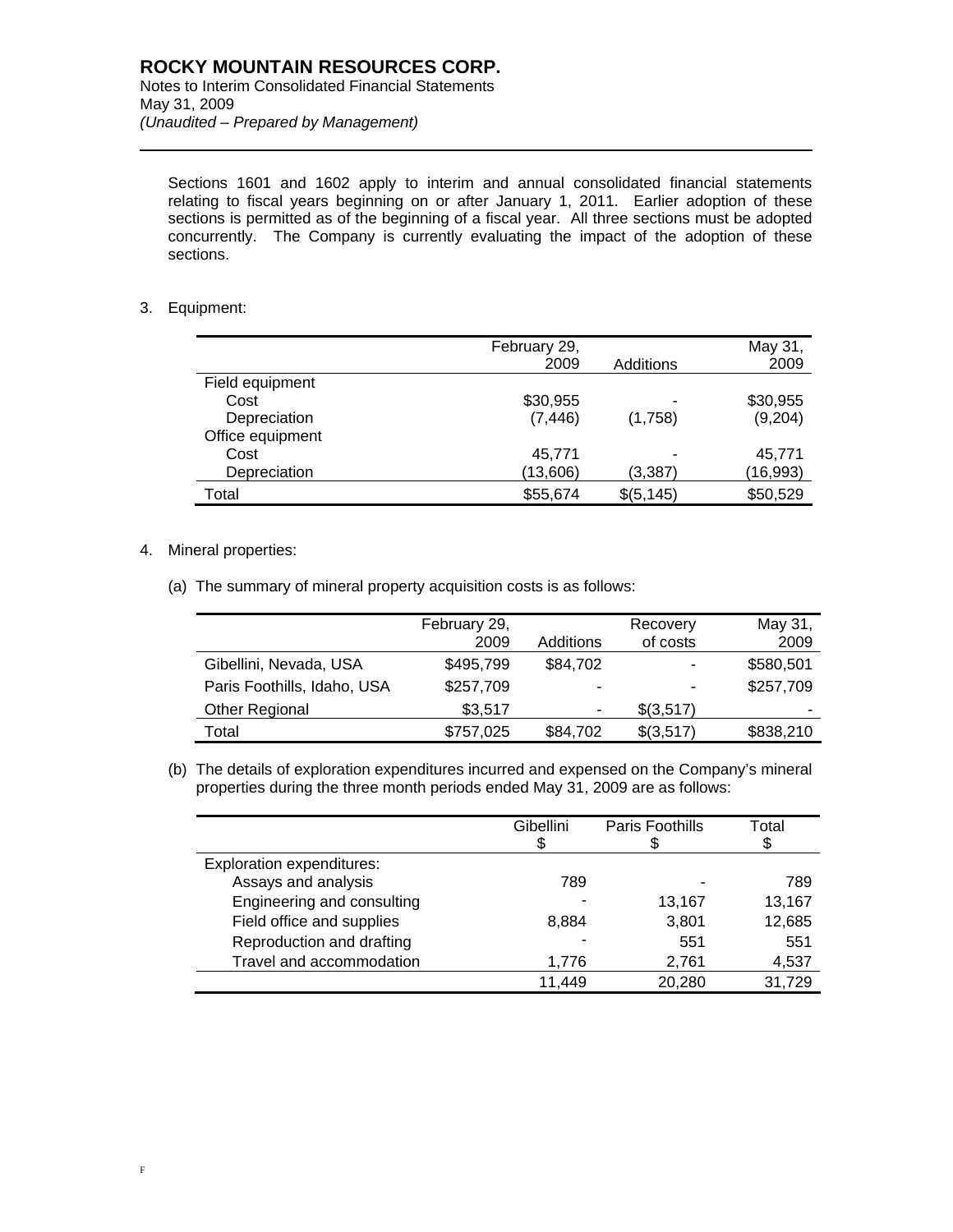## **ROCKY MOUNTAIN RESOURCES CORP.**

Notes to Interim Consolidated Financial Statements May 31, 2009 *(Unaudited – Prepared by Management)* 

|                                  |           |             | Other    |         |
|----------------------------------|-----------|-------------|----------|---------|
|                                  | Gibellini | Goodsprings | Regional | Total   |
|                                  | S         |             | ን        | \$      |
| <b>Exploration expenditures:</b> |           |             |          |         |
| Assays and analysis              | \$505     | 6,403       |          | 6,908   |
| Drilling                         | 94,182    |             |          | 94,182  |
| Engineering and consulting       | 15,976    | 6,828       | 14,458   | 37,262  |
| Equipment rental                 | 6,650     | 3,221       |          | 9,871   |
| Field office and supplies        | 4,370     | 388         | 1,178    | 5,936   |
| Insurance                        | 5,070     |             | 5,070    | 10,140  |
| Metallurgy                       | 34,204    |             |          | 34,204  |
| Property maintenance and taxes   | 152       | 1,371       | 6,038    | 7,561   |
| Reclamation                      | 1,176     |             |          | 1,176   |
| Reproduction and drafting        | 3,029     |             |          | 3,029   |
| Scoping study                    | 13,692    |             |          | 13,692  |
| Travel and accommodation         | 6,844     | 1,877       | 5,352    | 14,073  |
|                                  | 185,850   | 20,088      | 32,096   | 238,034 |

The details of exploration expenditures incurred and expensed on the Company's mineral properties during the three month periods ended May 31, 2008 are as follows:

### 5. Share capital:

l

(a) Authorized:

Unlimited number of common shares without par value.

### (b) Issued:

|                             | Number of     |               |
|-----------------------------|---------------|---------------|
|                             | <b>Shares</b> | Stated Amount |
|                             |               |               |
| Balance, February 29, 2009  | 14,693,150    | \$4,416,820   |
| Issued on private placement | 2,045,666     | 613,700       |
| Less: share issue costs     | ٠             | (29, 924)     |
| Balance, May 31, 2009       | 16,738,816    | \$5,000,596   |

On April 3, 2009, the Company completed a private placement and issued a total of 2,045,666 units at the price of \$0.30 per unit for gross proceeds of \$613,700. Each unit consists of one common share and one non-transferrable common share purchase warrant. Each whole warrant will entitle the holder to purchase one common share at a price of \$0.40 per common share until October 3, 2010.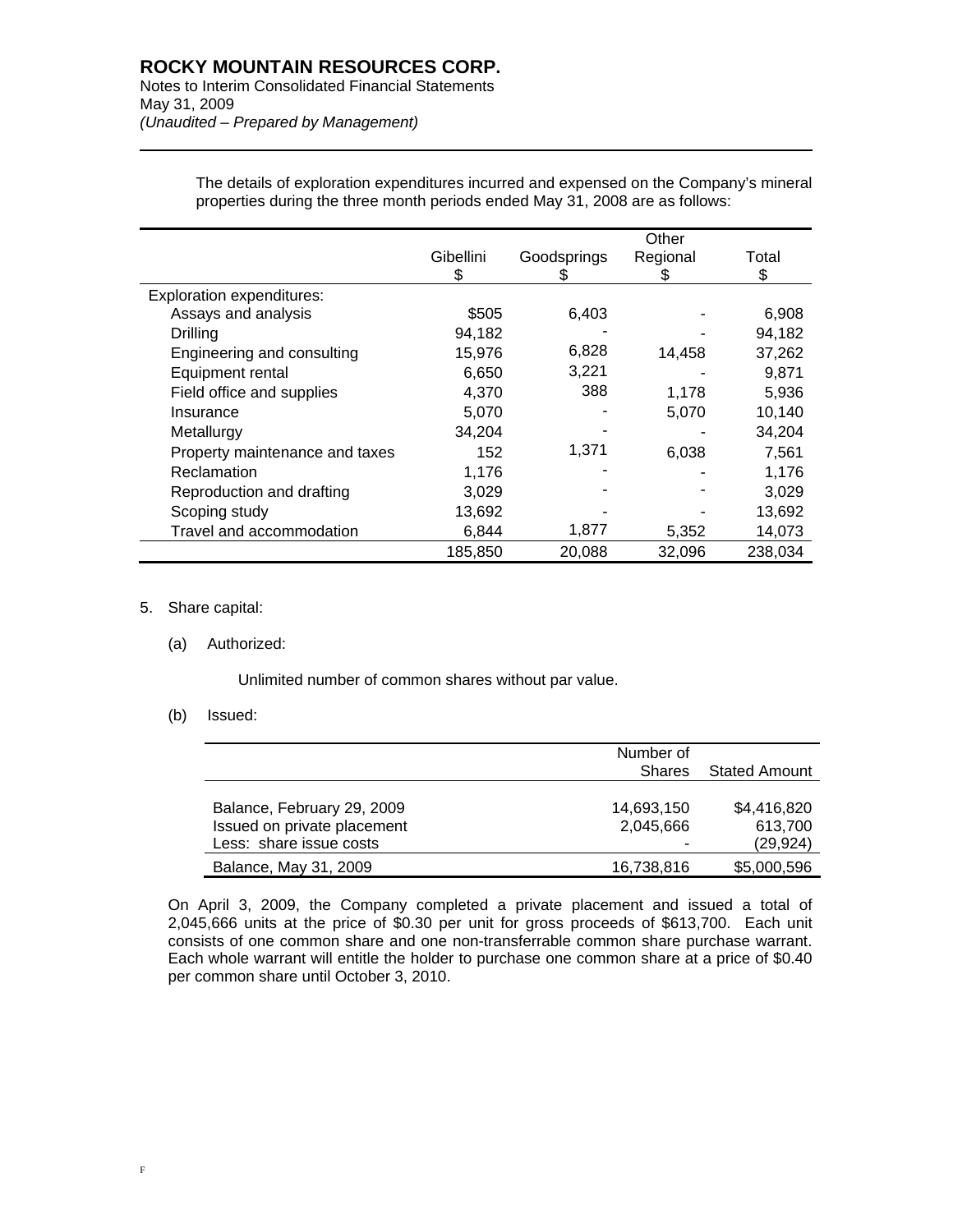### (c) Share purchase options:

l

The continuity of share purchase options is as follows:

|                                 |          | Balance,     |            |           | Balance. |
|---------------------------------|----------|--------------|------------|-----------|----------|
|                                 | Exercise | February 28, | Exercised/ |           | May 31,  |
| <b>Expiry Date</b>              | price    | 2009         | Granted    | Cancelled | 2009     |
| February 12, 2013               | \$1.30   | 690,000      |            |           | 690,000  |
| October 16, 2013                | \$1.00   | 100,000      |            | (60,000)  | 40,000   |
| December 17, 2013               | \$0.40   | 25,000       |            |           | 25,000   |
|                                 |          | 815,000      |            | (60,000)  | 755,000  |
|                                 |          |              |            |           |          |
| Stock options exercisable       |          |              |            |           | 495,000  |
|                                 |          |              |            |           |          |
| Weighted average exercise price |          | \$1.24       |            | \$1.00    | \$1.25   |

On February 12, 2008, the Company granted 690,000 options exercisable on or before February 12, 2013 at a price of \$1.30 per share. Of these options, 650,000 were subject to vesting provisions (40% vested on the grant date and 20% will vest on each of the next three anniversaries from the date of grant). The Company recorded a stock-based compensation expense of \$29,239 during the current period.

On October 16, 2008, the Company granted 100,000 options exercisable on or before October 16, 2013 at a price of \$1.00 per share. These options are subject to vesting provisions (40% vested on the grant date and 20% will vest on each of the next three anniversaries from the date of grant). On April 15, 2009, the Company cancelled 60,000 options and reversed \$5,482 of stock-based compensation expense during the current quarter.

(d) Share purchase warrants:

Warrants outstanding at May 31, 2009 are as follows:

| Expiry Date                        | Exercise<br>price | Balance,<br>February 29,<br>2008 | Granted   | Exercised | Balance,<br>May 31,<br>2009 |
|------------------------------------|-------------------|----------------------------------|-----------|-----------|-----------------------------|
| October 3, 2010                    | \$0.40            | -                                | 2,045,666 | -         | 2,045,666                   |
| Weighted average<br>exercise price |                   | ۰                                | \$0.40    | ٠         | \$0.40                      |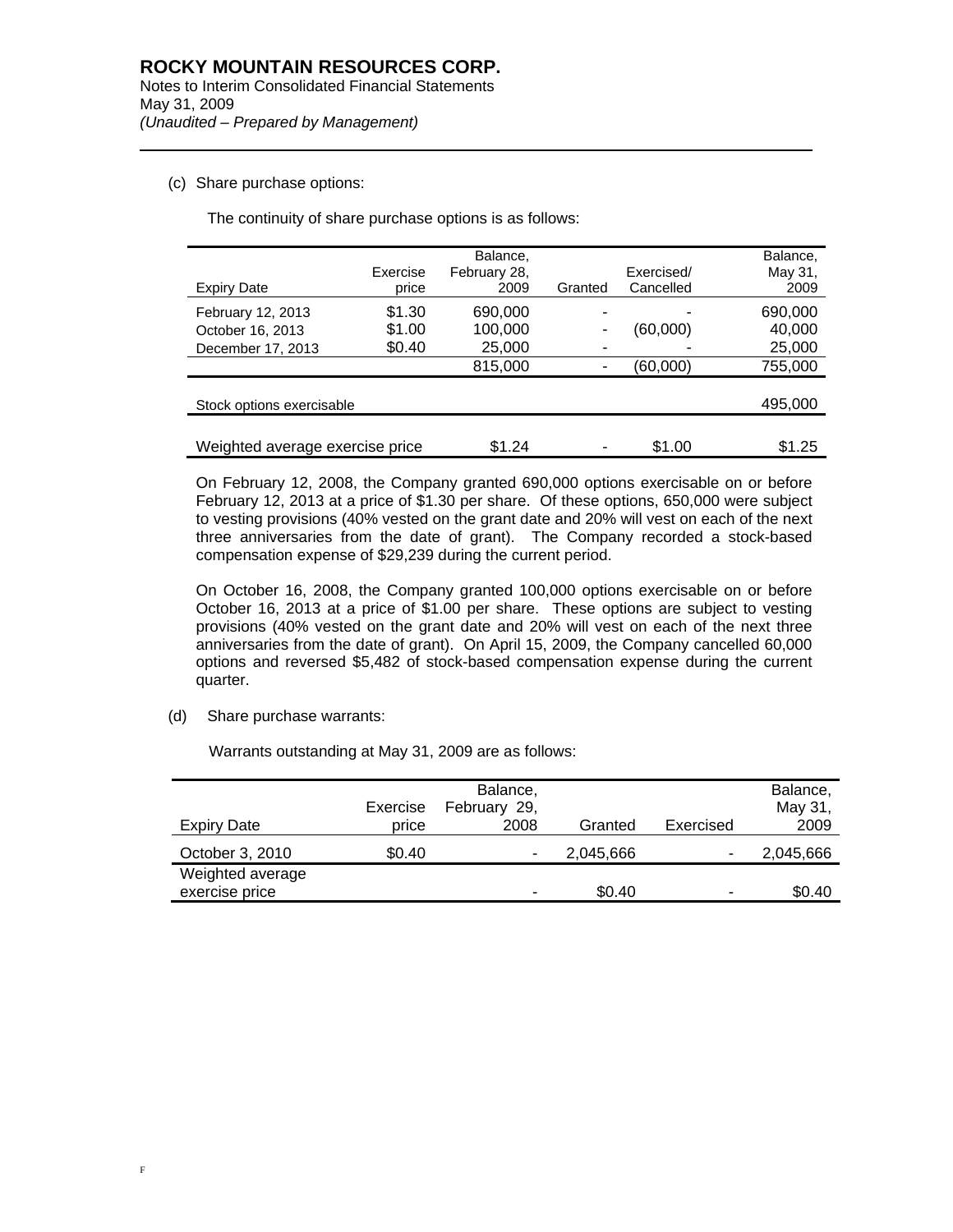### (e) Contributed surplus:

l

The continuity of contributed surplus is as follows:

|                             | Number of                |           |           | Amounts                  |           |  |
|-----------------------------|--------------------------|-----------|-----------|--------------------------|-----------|--|
|                             | Options                  | Warrants  | Options   | Warrants                 | Total     |  |
| Balance, February 29, 2009  | 815,000                  |           | \$432.554 | \$3,719                  | \$436,273 |  |
| Granted during the period   | $\overline{\phantom{a}}$ | 2,045,666 |           | $\overline{\phantom{0}}$ |           |  |
| Amortized during the period | ۰                        |           | 29.239    | $\overline{\phantom{a}}$ | 29,239    |  |
| Cancelled during the period | (60,000)                 |           | (5, 482)  | $\,$                     | (5, 482)  |  |
| Balance, May 31, 2009       | 755.000                  | 2,045,666 | \$456,311 | 3.719                    | \$460,030 |  |

6. Related party transactions:

Related party transactions not otherwise disclosed on these financial statements consist of:

- (a) Office facilities and administrative services of \$12,000 and consulting fees of \$2,500 related to the private placement, to a company with a director and two officers in common;
- (b) Accounts payable to a company with a director and two officers in common of \$7,137.

The above transactions were in the normal course of business and were measured at the exchange amount which is the amount agreed to by the related parties.

7. Segment disclosures:

The Company considers itself to operate in a single segment, being mineral exploration and development. Geographic information is as follows:

|                      | Canada<br>S | <b>United States</b> | Total<br>\$ |
|----------------------|-------------|----------------------|-------------|
| May 31, 2009:        |             |                      |             |
| Loss from operations | 60,857      | 161,798              | 222,655     |
| Identifiable assets  | 90,554      | 1,003,205            | 1,093,759   |
| May 31, 2008:        |             |                      |             |
| Loss from operations | 63,812      | 424,032              | 487,844     |
| Identifiable assets  | 1,874,827   | 529,347              | 2,404,174   |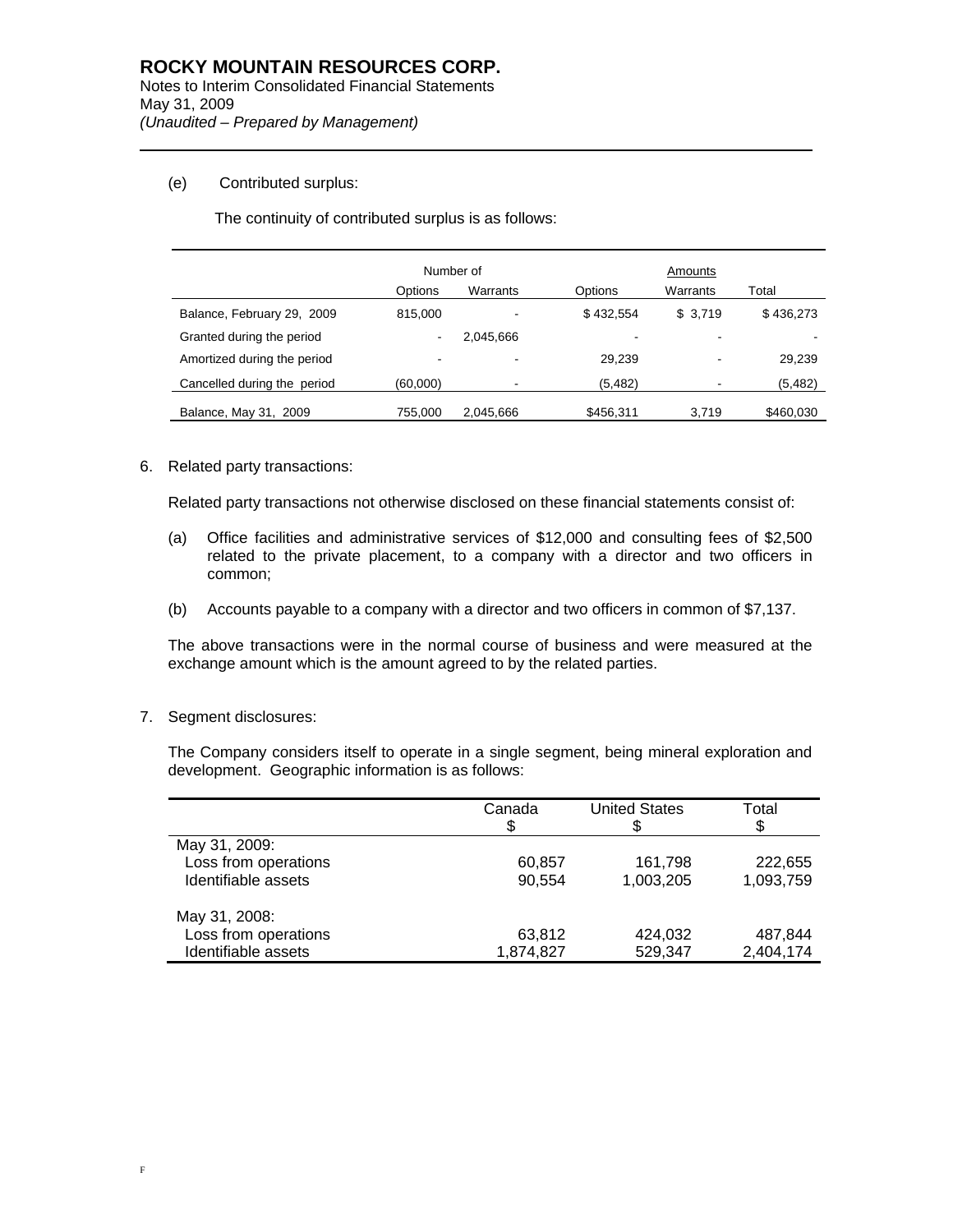### 8. Management of financial risk:

The Company's financial instruments are exposed to certain financial risks, including currency risk, credit risk, liquidity risk, interest risk and price risk.

#### (a) Currency risk

l

The Company is exposed to the financial risk related to the fluctuation of foreign exchange rates. The Company operates in Canada and United States. A significant change in the currency exchange rates between the Canadian dollar relative to the U.S. dollar could have an effect on the Company's results of operations, financial position or cash flows. The Company has not hedged its exposure to currency fluctuations. The net exposure in financial instruments as at May 31, 2009 is not material.

(b) Credit risk

Credit risk is the risk of an unexpected loss if a third party to a financial instrument fails to meet its contractual obligations.

The Company's cash and cash equivalents are held through a large Canadian financial institution. These instruments mature at various dates over the current operating period and are normally for periods three months or less.

(c) Liquidity risk

The Company manages liquidity risk by maintaining adequate cash balances in order to meet short and long term business requirements. The Company believes that these sources will be sufficient to cover its cash requirements for the upcoming year. The Company's cash is invested in liquid investments with quality financial institutions and is available on demand for the Company's programs and is not invested in any asset backed commercial paper.

(d) Interest rate risk

Interest rate risk is the risk that the fair value or future cash flows of a financial instrument will fluctuate because of changes in market interest rates.

The risk that the Company will realize a loss as a result of a decline in the fair market value of the short-term investments included in cash and cash equivalents is limited because these investments are generally held to maturity.

(e) Price risk

Although the Company is not in production, the nature of the project potentially exposes the Company to price risk with respect to commodity prices. The Company monitors commodity prices to determine the appropriate course of action to be taken by the Company.